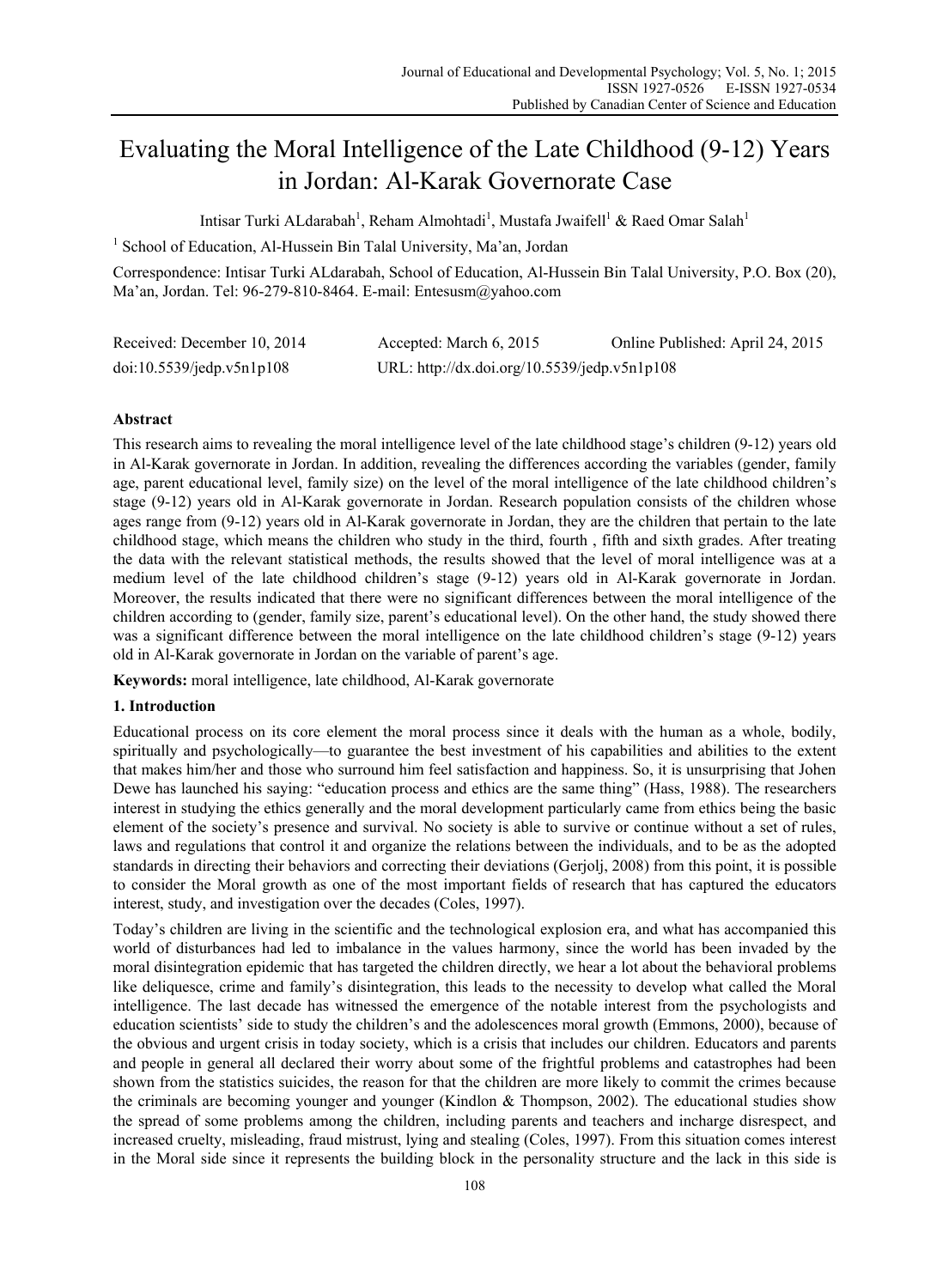responsible to a great limit for what we are suffering of today's moral, social and health problems. We are not exaggerating if we say that many of our current society's problems are moral problems in their core and represent the defect in the Moral development (Association of Supervision and Curriculum Development Panel on Moral Education, 1988). From this frame came the current research's idea, importance and problem.

#### **2. Theoretical Framework**

The moral intelligence concept has introduced through Borba (2001) works at the hand to explanation the ability of understand the right and the wrong actions, and the human to have moral believes, and works on them to be able to act honestly and appropriately.

This concept will help the child to be a good and honest human; this is the foundation of the coherent personality and to strong citizenship that the things we want to see in our children (Borba, 2001). Another definition if the Moral intelligence has emerged and identified by Gullikson (2004), which is what the parents provide as a model represents in the good conduct society if standards like respect, kindness and emotional warmth (Gullikson, 2004). Based on that (Borba) views that the moral intelligence, empathy, conscience, kindness, tolerance, and justice. The five dimensions make him in the right track and help him to behave morally. Following the illustration of the moral intelligence dimensions:

(1) Empathy: since the child becomes less selfish, more sympathetic and will understand that treating others kindly is the right thing that should be done, sympathy will make the child thinks of others needs and shows his interest, helps the needy, and stay close to those who got hear (Borba, 2001).

(2) Conscience: it is the strong inner voice that helps the child in determining what is right and what is wrong, and stay at the right path, and feels the conscience pain when he gets for from the right path, enables him to do the right things (Borba, 2002; Feldman, 2004).

(3) Kindness: it is the dimension that helps the child to re-direct his motives and thinking to act appropriately, and rarely makes the aimless decisions with results that might be danger (Borba, 2001).

(4) Tolerance: it is a strong Moral virtue that affects the child in dealing with the others kindly, understanding and encountering hate, violence, radicalism, respecting people based on their personality, this will help in the disappearance of hate & violence (Borba, 2001; Gerjolj, 2008).

(5) Justice: it is a moral virtue that leads the children to treat others in unquotable way without bias and discrimination and fairness to be able to consider the rules and takes his role, listening openly to all parties before making his judgment (Goleman, 1995; Borba, 2001).

When the child achieves these five moral virtues, his moral intelligence considers on high level of intelligence. The child's capabilities in the moral intelligence widen with the available proper conditions for the moral growth (Borba, 2002), the child will have the ability to reach higher moral virtues such as self-control, humbleness, politeness, integration and sympathizing (Coles, 1988; Hass, 1997). The influencing factors on the moral intelligence are that it is obvious that in increasing number if children are in dangerous impasse because they did not acquire the moral intelligence, there are many of important social factors that monitor the moral personality, some of them are internal and others are external (Borba, 2001). Since the children are subject are these factors directly (Eisenheg & Mussem, 1995).

## *2.1 The Role of the Family*

One of the most important factors is the family that holds the responsibility of monitoring the children, so the family should hardly seeks to confirm the child's-self, developing his personality and providing him with the authentic values and ethics (Goleman, 1995). Also, the studies indicate that the mother's work, the parents' age , level of education, size of the family, and the number of the family members have important role in developing the moral intelligence (Zohar & Marshall, 2001).

AL-Naser (2006) has indicated to a set of influencing factors in the family's role in the Moral; education, which is the following:

(1) Gender: studies had indicated to the presence of differences between the males and females in the Moral developmental process (Kindlon & Thompson, 2002) since the females enjoy higher level of Moral intelligence compared to the males, this is because the mothers take longer time in raring and educating the females on the Moral virtues.

(2) Parents' age: Al-Qorsh (1986) study showed the effect with statistical significance of the parents' age variable on the Moral and social education, since it revealed that the younger parents tend to neglect more them the older parent, also the older parents tend to over-protection.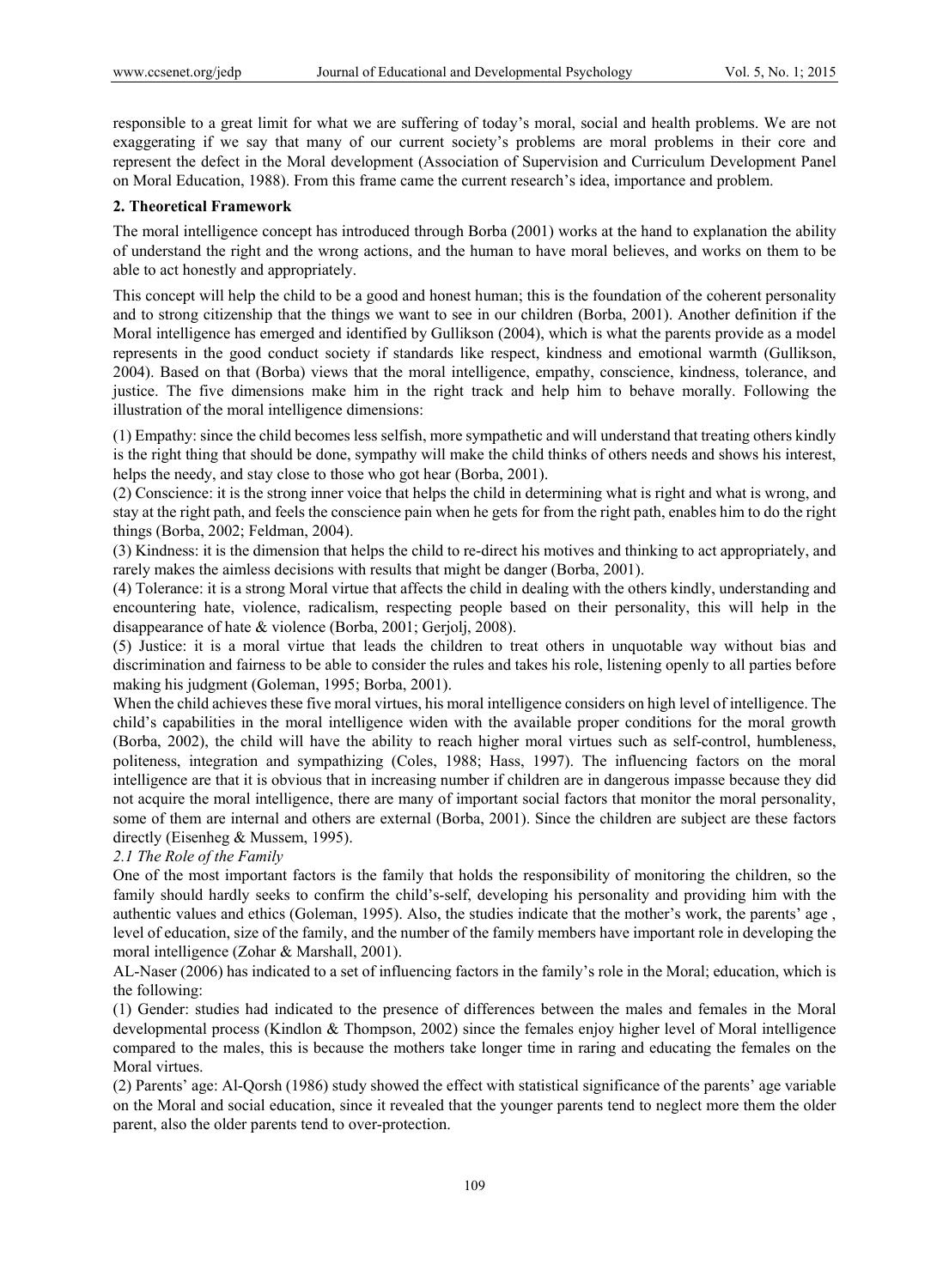(3) Parents' education level: the results of a study by Sears et al. (1969) showed that the more educated the mother the less they are severe with the children in the hygienic and eating table etiquettes and frequently use the discussion method as a training method.

(4) Another study conducted by Solt (1967) showed that mothers with high ideational level are more inclining to permissiveness in control than the less educated mothers. Al-Kahloot (2004) study found out the absence of relation between the adolescences moral intelligence level in the secondary stage and the mother's educational level, while (Sears, 1969) study has confirmed that the more the mothers are educated the less they are strict with the children. This explains that the mothers with high level of education are more inclined to permissiveness in controlling than the less educated mothers.

(5) Size of the family or the number of its members: studies showed that the effect of the family size has significant role. Stolz (1997) study has indicated to the presence of positive correlation between the number of the sons in the family and the mothers tendency to use the severe control and punishment in raring their sons, also the children's rejection, lack of protection and core about them (Mohammed, 2010).

Masharef (2009) study aimed to reveal the level of the moral intelligence and the level of the social responsibility of the students in the Islamic university in Gaza, also to reveal between them, in addition to the differences in each of them attribute to the variables (Gender, the faculty, the scholastic level, parents education level, the family's economic level, and the family size). The results showed differences with statistically significance in the Moral intelligence level between the males and females in favor of the females, also the presence of differences with statistically significance between the scientific and the literately faculties in favor of the literately faculties. While there were no differences with statistically significance in the Moral intelligence level of the university students attribute to the academic level of the variable the residency region, or the level of mother of father education level, or the variable the family size, or the variable the family economic level.

Adam (2002) pointed in his study to reveal the relation between the ethical growth and academic achievement, the family's social and economic level of the first secondary grade students in Damascus city's public schools, and the effect of gender variable on this relation. The results showed that there is a relation between the ethical growth and the variable the academic achievement and the socioeconomic level of the family. The results did not reach the presence of effect of the gender variable in this relation.

Shammari (2007) revealed that the correlation between the moral intelligence and the mutual social trust. Study sample reached (400) male and female students selected by the random stratified method from 8 colleges in Baghdad university. The researcher has built the Moral intelligence scale for the university students based on (Borba) theory in the Moral intelligence. The study reached that the university students enjoy the Moral intelligence, and the presence of a positive correlation with statistical significance between the mutual social trust and the Moral intelligence, in addition to the absence of difference in the Moral intelligence according to the variables, gender (males- females) and major scientific-humanitarian.

Al-obiadi and Al-ansari study (2011) aimed to reveal the Moral intelligence and its relation with the scholastic consistency of the sixth basic grade students in Baghdad city. Study sample consisted of (500) male and female students. The study measure has been applied and the results showed that the sixth basic grade students enjoy moral intelligence and the presence of positive correlation with statistically significance between the Moral intelligence and the scholastic consistence.

Qanawi (1987) conducted his study to compare between Egypt's and Bahrain's students in the moral development aimed to reveal the Moral thinking levels of the Egypt's and Bahrain's students in an attempt to know the effect of each country's culture on the Moral development. Study sample consisted of (80) children, half of them from Egypt's children and the other half from Al-Bahrain's children (Colberg). Moral maturity test has been applied (photo, A). The study reached the absence of differences with statistically significance between the children from the two countries since half of the children from both countries have the prevailing pre-traditional Moral thinking. Also, the study indicated to the absence of differences with statistically significance in the Moral development between the two genders of the Bahraini children and the Egypt's children, while there are differences with statistically significance in the Moral development between the two genders of each country in favor of the older children.

Walk and Taylor study (1991), they pointed to the family interaction and the moral development. They aimed to know the parents' role in developing and fostering their children's Moral thinking, and to know the extent of the effect of the parents Moral thinking, and to know the extent of the effect of the parents Moral thinking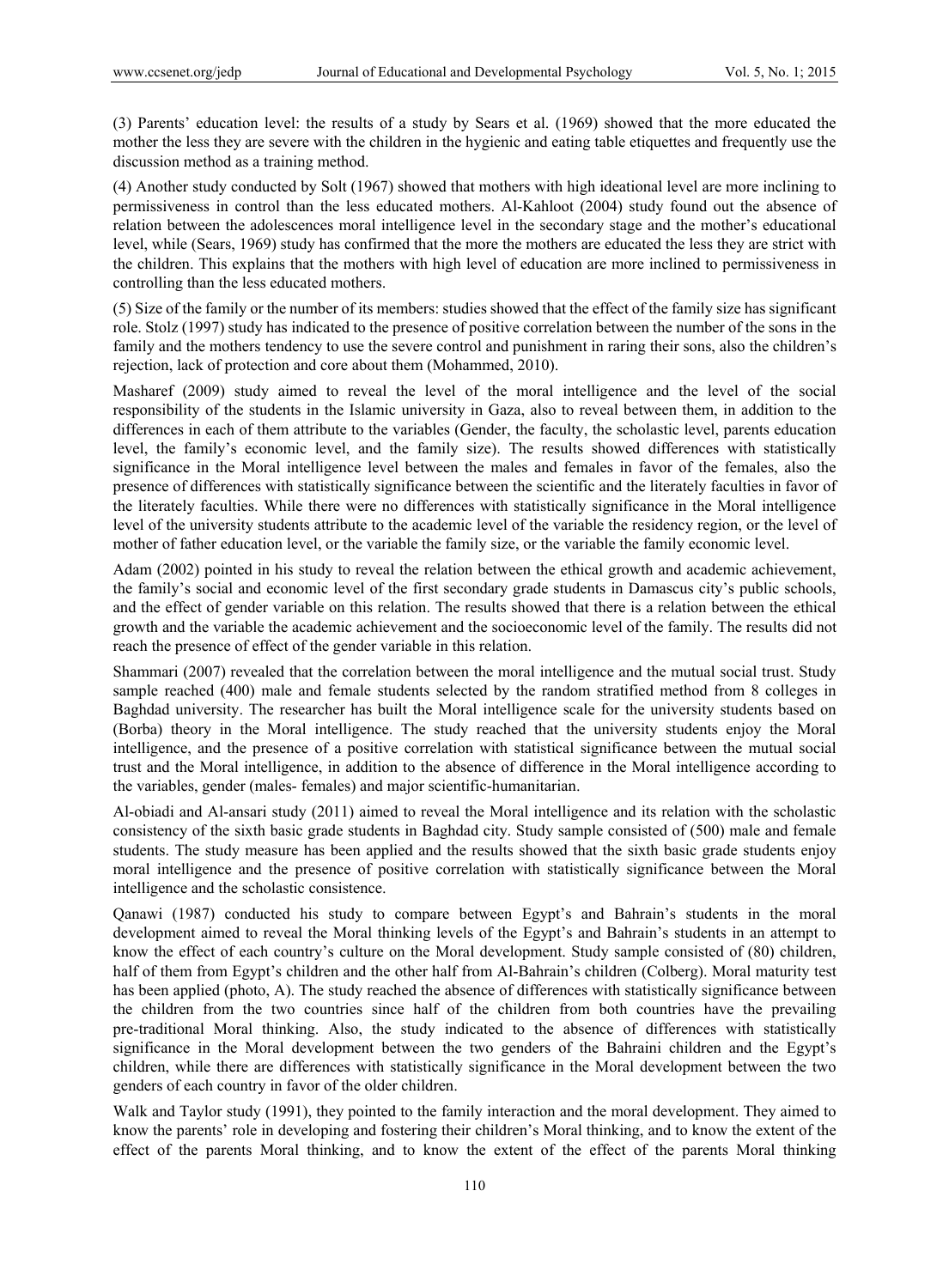interaction on their sons when discussing the Moral issues and predating the child's behavior. Study sample reached (2014) individuals from (63) family represented by a father, a mother and a child, the children were selected from the first, fourth, seventh and tenth grades. The researchers had followed the experimental method in the study, and they reached that parents play the active and important role in their children's Moral development, also confirmed that the child's Moral development is predictable through the parental discussion and encouragement, formulating and inferring the children's ideas and opinions, and the high thinking level used in the dialogue, beside, the level of dialogue between the child and his peers that is known as being simple and ingenuous.

Al-Ansari (2011) conducted a study aimed to know the effect of parental treatment methods and their relation with the moral intelligence and the scholastic consistence of the sixth grade students, and to measure the Moral intelligence of the total research sample's individuals study balancing the Moral intelligence degrees of the study sample's individuals according to gender variable (males-females). The study revealed the necessity to confirm the parents' continuous use of the democratic style in dealing with their sons, to create the human who enjoys all of the positive traits when dealing with others, and for the family to be the basic financer in providing the Moral intelligence virtues to the sons.

#### *2.2 Statement of Study Problem*

The urgent need for more attention to moral intelligence has increased remarkably, because of the spread of behavioral modes among the students that characterized by (selfishness, greed, Jealousy, hate, robbery, cheating, stealing, violence and the drugs) all of these negative behaviors have motivated the inquiry and research in this problem that its effects will touch the whole society in terms of stability, order and save environment. The researchers see that the field Moral intelligence did not receive enough attention from the educators, families and the teachers. The problem stems from the undetermined roles and responsibilities of both the schools and the parents, and from the fact that Moral education process requires training and preparing the teachers to foster and motivate the Moral development of their students.

#### *2.3 Study Questions*

(1) What is the level of the Moral intelligence of the late childhood's children (9-12) years old in Al-Karak governorate in Jordan?

(2) Are there differences between the variables (gender, parent's age, parent's educational level, family size) on the level of the moral intelligence of the late childhood's children (9-12) years old in Al-Karak governorate in Jordan?

#### *2.4 Objectives of the Study*

(1) Revealing the Moral intelligence level of the late childhood stage's children (9-12) years old in Al-Karak governorate in Jordan.

(2) Revealing the differences between the variables (gender, parent's age, parent's educational level, family size) on the level of the Moral Intelligence of the late childhood children's stage (9-12) years old in Al-Karak governorate in Jordan?

## *2.5 Significance of the Study*

Moral intelligence considers one of the new and important variables especially if it is studied for the childhood stage, since this variable has not been studied sufficiently and at a relevant degree for it. This research is one of the few researches (to the researchers' knowledge) that addresses the moral intelligence from this side, also the variables that the research is investigating are important and influencing variables on the individuals' personality which indicates to the importance of studying the research's variables through illustrating their theoretical and application side. So, this research considers a pioneering study in the childhood psychology field and represents a new qualitative addition to the childhood in Jordan and to the Jordanian library, in addition to that the Moral intelligence is an important factor in the individual's ability for self-control with the environment and the society, since it is as a monitor of his behaviors in order not to let go the self freely towards destruction or hostility and violating the society's laws.

## **3. Method and Procedures**

The researchers have used a quantitative descriptive method, which is consisted of the independent variables:

(1) Gender: Female/male children aged 9-12 years.

(2) Age of mother and father of the children: 20 to 30, 31 to 40 and elder than 40.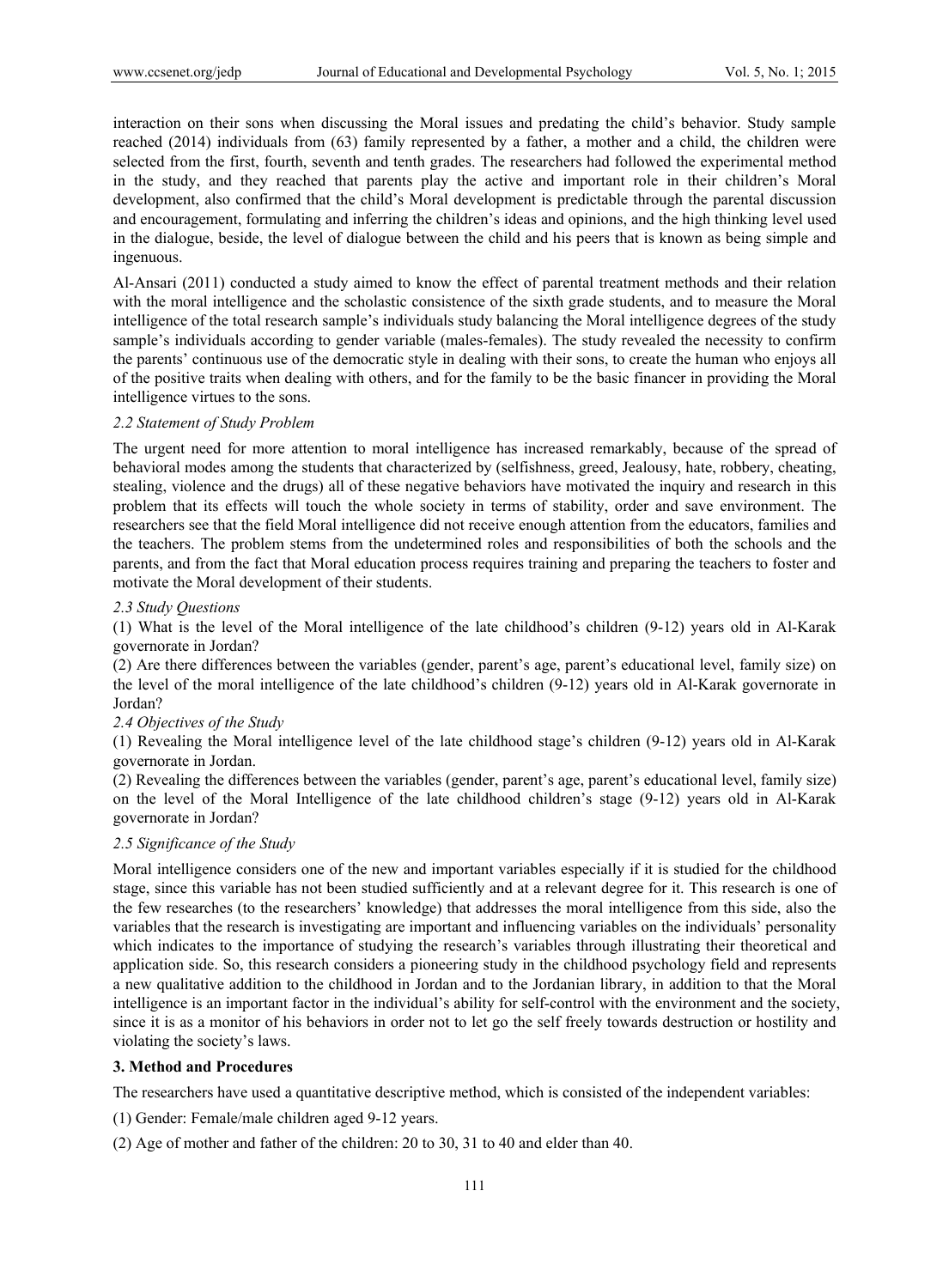- (3) Educational level of mother and father: School, Diploma and University degree.
- (4) Family size: 1 to 5 and more than 5 children.

While the dependent variable is the moral intelligence measured by the instrument used in this study.

## *3.1 Population of the Sample*

Research population consists of the children whose ages range from (9-12) years old in Al-Karak schools in Jordan, they are the children that pertain to the late childhood stage, which means the children who study in the third, fourth , fifth and sixth grades.

| <b>The Targeted Group</b> | Male | Female | <b>Total</b> |  |
|---------------------------|------|--------|--------------|--|
| Third Grade               | 47   | 53     | 100          |  |
| Fourth Grade              | 65   | 61     | 126          |  |
| Fifth Grade               | 72   | 67     | 139          |  |
| Sixth Grade               | 66   | 69     | 145          |  |
| Total                     | 250  | 250    | 500          |  |

Table 1. Children distribution according to their gender and family size

#### *3.2 Study Sample*

The sample has been collected by the stratified random method by the grade which included 30% of male and female students (500) from the research population (1627) taking into account that the sample represents all the scholastic levels, since the study sample unit is every child his age between (9-12) years from the late childhood stage. The reason for selecting the late childhood stage's students is because in this stage the child's Moral intelligence traits complete, and his Moral attitudes determined, he acquired and learned them from the older individuals and their growth complete. The child learns what is lawful and what the sin is, what is right and what is wrong, what is desirable and what is prohibited.

We notice at this stage that the child perceives concepts like: Honestly, Justice, and truth saying, and practice them as concepts, his for given's degree increase, and the behavior self-monitoring increase, here we find that the child has fixed attitude towards the right and wrong, and inclines to commitment to a general moral principle, and to what is prevailing the society.

So, we find that the child encounters every situation by applying the relevant and the prevailing rule in the society (Borba, 2001).

#### *3.3 Study Instrument: Moral Intelligence Scale (Mechile, 2001)*

The goal from this instrument is to know the level of the Moral intelligence level of the late childhood stag's students, this goal is measured through determining the measurement's fields since these fields were determined in the light of Michael Borba (2001) theory that depended on a theoretical frame, in which five dimensions in (86) clauses or items, the student is asked to answer them all through selecting one response, which is: always, often, sometime rarely, never, the following grades are taken accordingly (1, 2, 3, 4, 5) for the positive items, and verse-versa for the negative items, Then the researchers have awarded the items and preparing the questionnaire in its preliminary form, since it included five dimensions for the moral intelligence which are, Empathy (24) items, the Conscience (28) items, Kindness (12) items, Tolerance (10) items, and Justice (10) items. The crucial score 3 used to determine the level of the moral intelligence, whether the responses fit often and always or rarely and never. In order to classified the level of the moral intelligence of the late childhood stage students in Al-Karak governorate the following criteria was used

(1) Less than 2.33 low (2) 2.34 to 3.66 medium (3) More than 3.67 high

#### *3.4 Instrument's Validity and Reliability*

Verifying the instrument's face validity the researchers have introduced the questionnaire to asset if specialized experts in the education field, psychology and kindergartens to confirm the items validity (face validity), the correctness of the linguistic clarity the extent of the items relevance to measure the moral intelligence of the late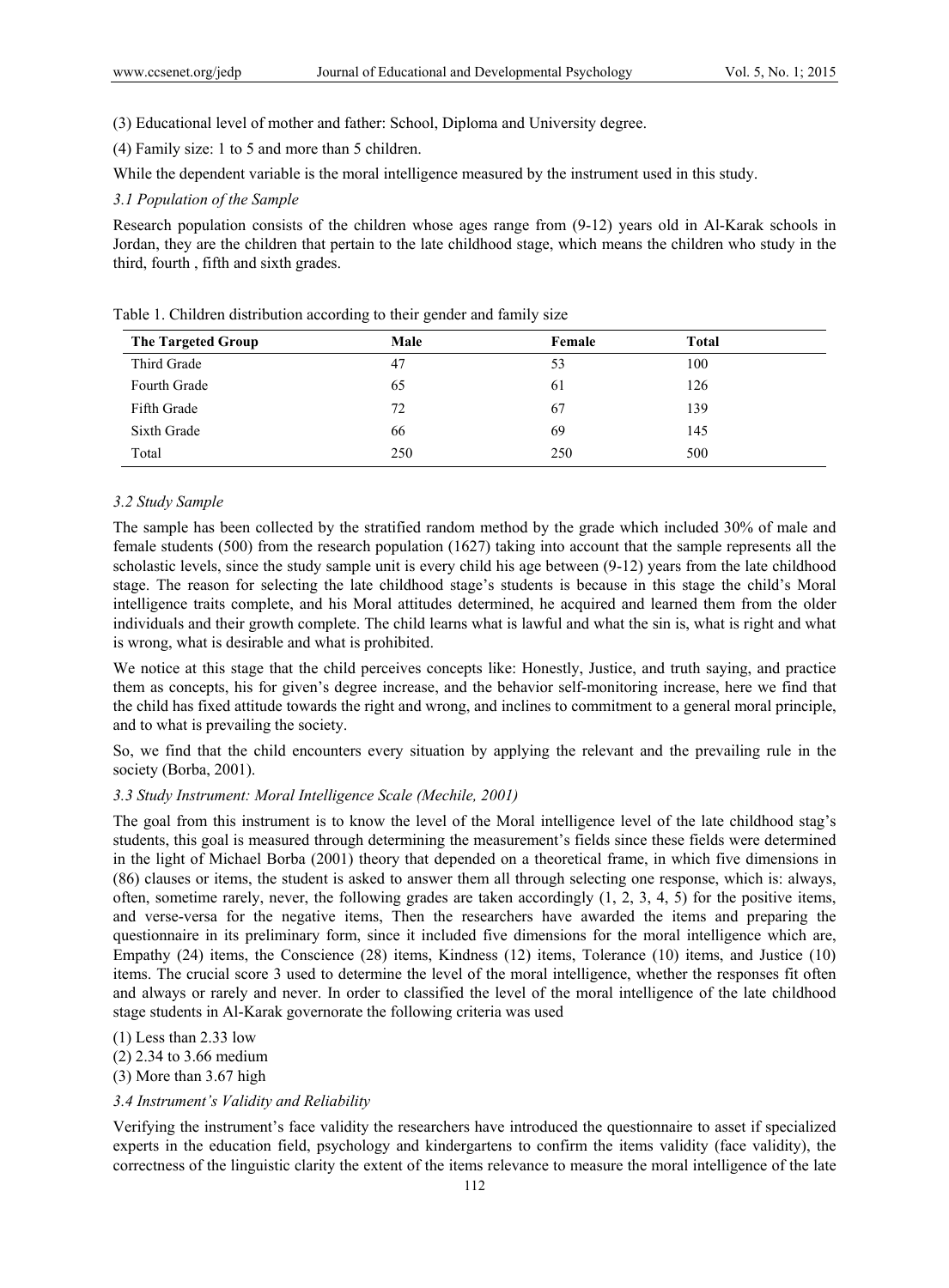childhood stage's students, hence, to determine its validity. The needed modifications were made to the questionnaire in the light of the experts' opinions to prepare it in its final form, through omitting some of the clauses and replacing them by others, and modifying some words, then conducing a pioneer application for the measure the measure is applied to a random sample (30) male and female children, (15) males and (15) females students to make sure about the extent of the measure clauses clarity to the research's sample, in addition to know the time spent to answer the measure, it became clear that the measure's clauses were clear to the sample and time needed for the students' response to the measure's clauses has ranged between (15-20) minutes, with the mean (5, 17) minutes. Cronbach's Alpha used to test the reliability of the measurement tool, which was .88 for the 84 items that measures the moral intelligence; this showed the stability coefficient is relatively high.

#### **4. Findings and Results**

The researchers gathered the data collected out of the study sample, where the study sample distributed demographically as shown in Table 2:

| Variable               |                                                                                                         | Father     | Mother |
|------------------------|---------------------------------------------------------------------------------------------------------|------------|--------|
|                        | $20 - 30$                                                                                               | 194        | 138    |
| Age                    | $31 - 40$                                                                                               | 231        | 205    |
|                        | 75<br>More than 40<br>School<br>Diploma<br>University degree<br>1 to 5 children<br>More than 5 children |            | 157    |
|                        |                                                                                                         | 106        | 121    |
| <b>Education Level</b> |                                                                                                         | 194        | 204    |
|                        |                                                                                                         | <b>200</b> | 176    |
| <b>Children Gender</b> |                                                                                                         | Male       | Female |
| <b>Family Size</b>     |                                                                                                         | 125        | 125    |
|                        |                                                                                                         | 140        | 110    |

Table 2. Family and parents demographic distribution

Out of Table 2, it appears that 82 of the families the mothers elder than fathers, this finding related to the relative marriage as experienced at Al-Karak governorate to keep the family properties and inheritance within families, while fathers are more educated than mothers, which can be related to males responsibilities of establishing the family and having a appropriate work.

Data collected out of targeted sample, while the observable means shown in Table 3:

| Variable           |                   | Father |                       | Mother                |                       |
|--------------------|-------------------|--------|-----------------------|-----------------------|-----------------------|
|                    |                   | Mean   | <b>Std. Deviation</b> | Mean                  | <b>Std. Deviation</b> |
|                    | $20 - 30$         | 3.1699 | .34980                | 3.0857                | .38751                |
| Age                | $31 - 40$         | 3.0786 | .37033                | 3.1687                | .28710                |
|                    | More than 40      | 3.1098 | .41716                | 3.0824                | .32928                |
| Education Level    | School            | 3.0537 | .40286                | 3.0986                | .36181                |
|                    | Diploma           | 3.1584 | .38984                | 3.1673                | .38754                |
|                    | University degree | 3.1147 | .33093                | 3.0760                | .35458                |
|                    |                   | Mean   |                       | <b>Std. Deviation</b> |                       |
|                    | 1 to 5 children   | 3.1003 |                       | .38275                |                       |
| <b>Family Size</b> | than<br>More<br>5 | 3.1395 |                       | .35840                |                       |
|                    |                   | Mean   |                       | <b>Std. Deviation</b> |                       |
| Gender             | Male              | 3.0964 |                       | .35304                |                       |
|                    | Female            | 3.1410 |                       | .38879                |                       |
| Total              |                   | 3.1187 |                       | .37165                |                       |

Table 3. Means and standard deviation of the targeted sample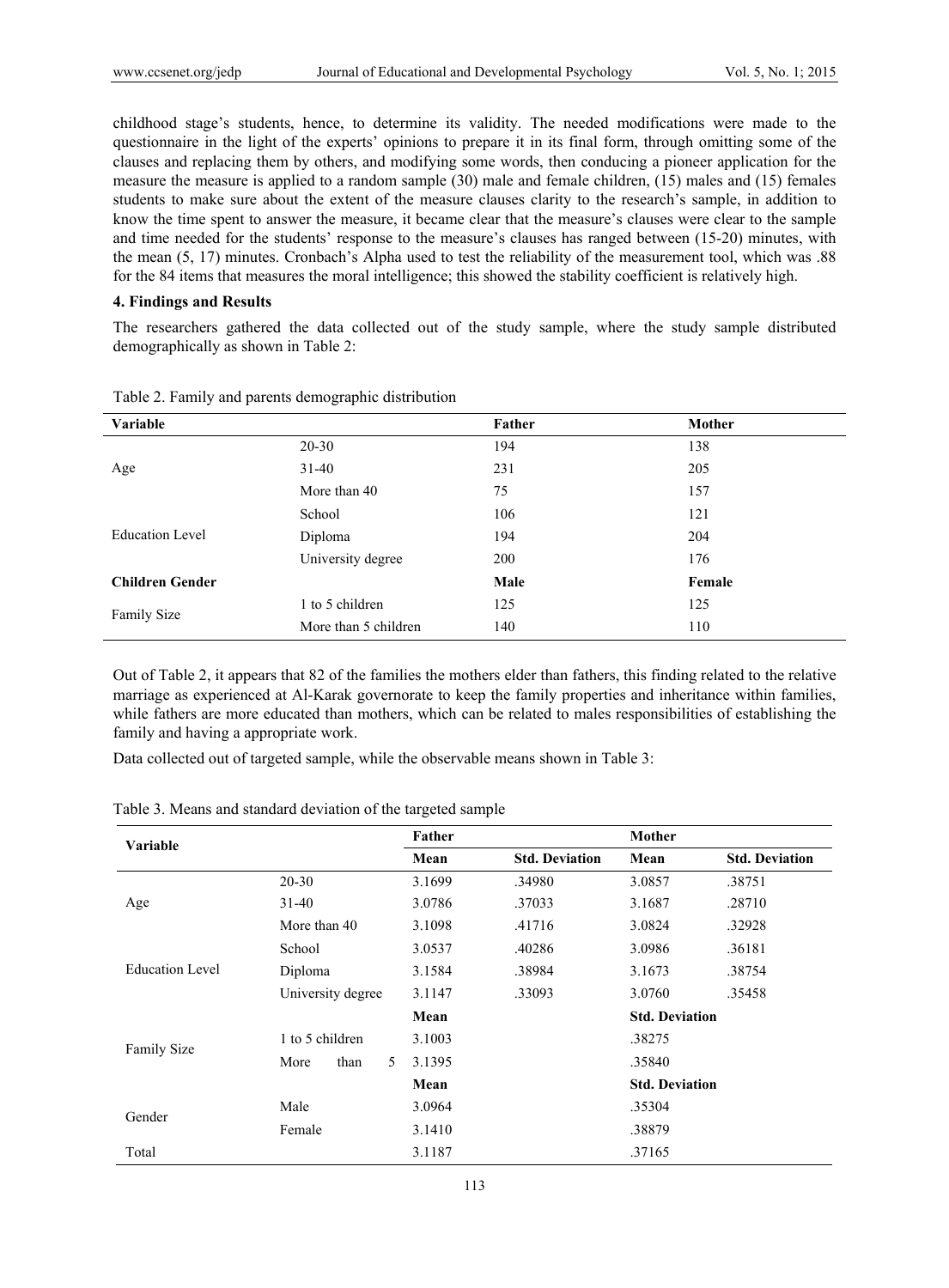#### *4.1 Results of Question One*

To determine the level of the Moral Intelligence of the late childhood's children (9-12) years old in Al-Karak governorates in Jordan, responses of the targeted sample calculated to compare their means with the critical score of 3 that, which reflects the response of Sometimes at the measurement tool, where One-Sample T Test used to determine the Moral Intelligence, **t** .05,499=3.1187 showed significant difference M=3.1187 above the crucial score 3. The responses of the children are at level rarely and never, this results show that the level of the Moral intelligence of the late childhood's children (9-12) years old in Al-Karak governorate in Jordan is medium. *4.2 Results of Question Two*

Are there differences between the variables (parent's age, parent's educational level, family size) on the level of the moral intelligence of the late childhood's children (9-12) years old in Al-Karak governorate in Jordan? Means and standard deviations are calculated to examine the differences between the study variables:

*A—Gender Results:* Independent-Samples T Test used to determine if there is difference between Male and Female children in Moral Intelligence, where **t**  $_{.05,498}$ =1.345 is not significant  $\alpha$ =.179 which indicated that males with M=3.0964 are equal to females M=3.1410, thus the moral Intelligence are no differ significantly due to gender

*B—Family Size Results*: Independent-Samples T Test used to determine if there is difference between families who have 1 to 5 members and families who have more than 5 members in their children Moral Intelligence, where **t**  $_{.05}$ ,  $_{498}$ =1.176 is not significant  $\alpha$ =.240 which indicated that 1-5 members with M=3.1003 are equal to more than 5 members M=3.1395, thus the Moral Intelligence are no differ between them.

*C—Fathers Age Results:* One way ANOVA used to examine the differences of Moral Intelligence according to fathers age. Table 4 shows the results of ANOVA:

| <b>Source of Variance</b> | <b>Sum of Squares</b> | df  | <b>Mean Square</b> |       | Sig. |
|---------------------------|-----------------------|-----|--------------------|-------|------|
| Between Groups            | .886                  |     | .443               | 3.238 | .040 |
| Within Groups             | 68.037                | 497 | .137               |       |      |
| Total                     | 68.923                | 499 |                    |       |      |

Table 4. ANOVA analyses of fathers age influence on moral intelligence

ANOVA showed significant differences between the means of Moral Intelligence of the children according to their fathers age, where F=3.238 is statistically significance at  $\alpha \le 0.05$ . It can be concluded that the level of Moral Intelligence of the late childhood's children (9-12) years old in Al-Karak schools in Jordan are differ according to the fathers age. Post hoc multiple comparison have been made by using Scheffe test, to determine the differences according to fathers age, where only fathers age between 20 to 30 years MD=.09133 is significantly differ when the comparison made with the fathers age 31 to 40 years for the benefit of 20 to 30 years with M=3.1699, which can be conclude that Moral Intelligence of the late childhood's children (9-12) years old in Al-Karak governorate in Jordan are at medium level when fathers age between 20 to 30 years old.

*D—Mothers Age Results*: One way ANOVA used to examine the differences of Moral Intelligence according to mothers age. Table 5 shows the results of ANOVA:

|  | Table 5. ANOVA analyses of mothers age influence on moral intelligence |
|--|------------------------------------------------------------------------|
|  |                                                                        |

| <b>Source of Variance</b> | <b>Sum of Squares</b> | df  | <b>Mean Square</b> |       | Sig. |
|---------------------------|-----------------------|-----|--------------------|-------|------|
| Between Groups            | .869                  |     | .434               | 3.173 | .043 |
| Within Groups             | 68.054                | 497 | .137               |       |      |
| Total                     | 68.923                | 499 |                    |       |      |

ANOVA showed significant differences between the means of moral intelligence of the children according to their mothers age, where F=3.173 is statistically significance at  $\alpha \le 0.05$ . It can be concluded that the level of Moral Intelligence of the late childhood's children (9-12) years old in Al-Karak governorate in Jordan are differ according to the mother's age. Post hoc multiple comparisons did not show statistical significance between the mean differences according to mothers age.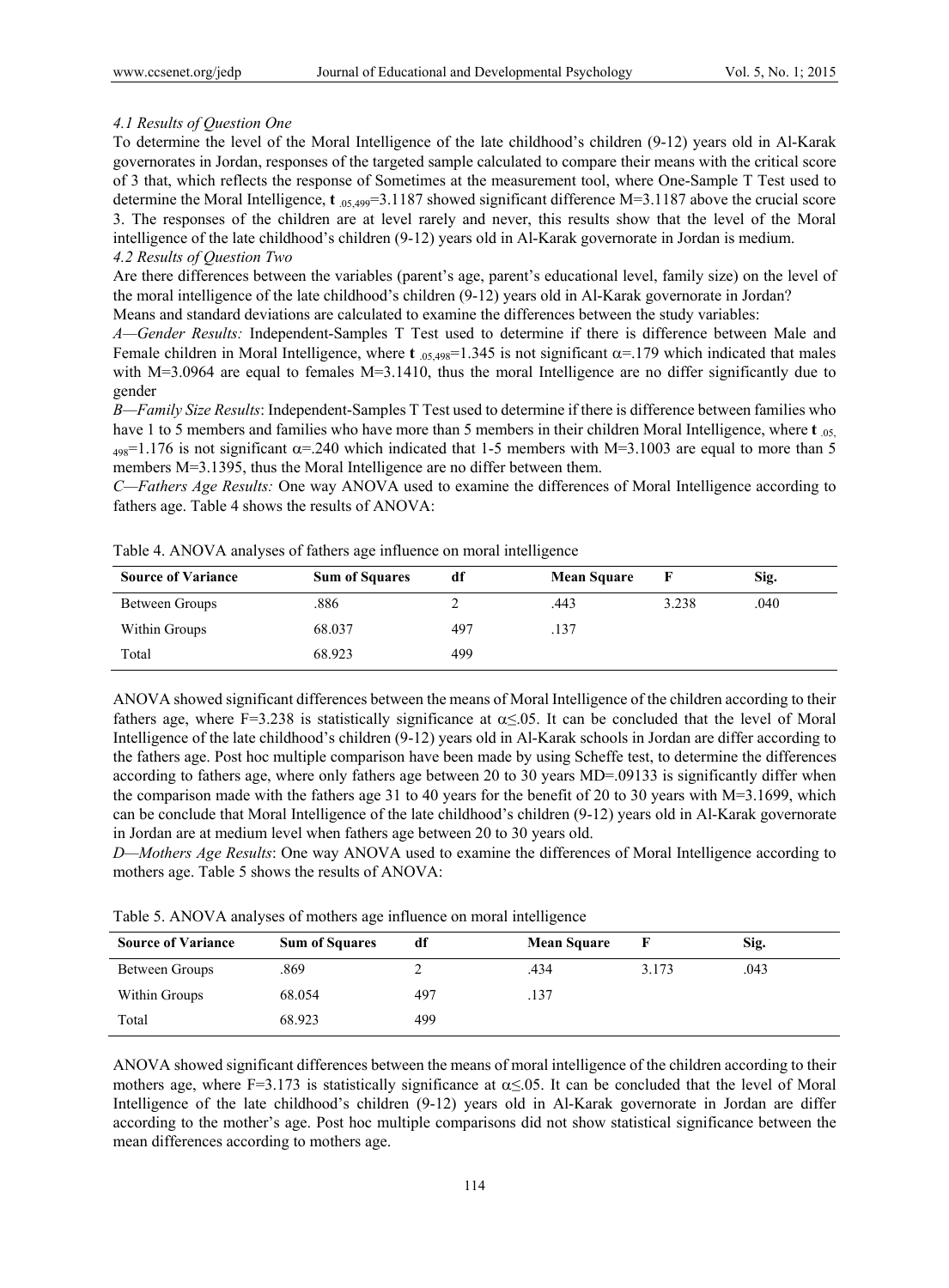*E—Fathers Education Level Results:* One way ANOVA used to examine the differences of moral intelligence according to fathers educational level. Table 6 shows the results of ANOVA:

| <b>Source of Variance</b> | <b>Sum of Squares</b> | df  | <b>Mean Square</b> |       | Sig. |
|---------------------------|-----------------------|-----|--------------------|-------|------|
| Between Groups            | .757                  |     | .378               | 2.759 | .064 |
| Within Groups             | 68.167                | 497 | .137               |       |      |
| Total                     | 68.923                | 499 |                    |       |      |

Table 6. ANOVA analyses of fathers educational level on moral intelligence

ANOVA showed no significant differences between the means of Moral Intelligence of the children according to their fathers educational level, where F=2.759 is not statistically significance at  $\alpha \le 0.05$ . It can be concluded that the level of Moral Intelligence of the late childhood's children (9-12) years old in Al-Karak schools in Jordan are not differ according to the fathers educational level.

*F—Mothers Education Level Results:* One way ANOVA used to examine the differences of Moral Intelligence according to mothers educational level. Table 7 shows the results of ANOVA:

Table7. ANOVA analyses of mothers educational level on moral intelligence

| <b>Source of Variance</b> | <b>Sum of Squares</b> | df  | <b>Mean Square</b> |       | Sig. |  |
|---------------------------|-----------------------|-----|--------------------|-------|------|--|
| Between Groups            | .850                  |     | .425               | 3.104 | .046 |  |
| Within Groups             | 68.073                | 497 | .137               |       |      |  |
| Total                     | 68.923                | 499 |                    |       |      |  |

ANOVA showed significant differences between the means of Moral Intelligence of the children according to their mothers age, where F=3.104 is statistically significance at  $\alpha \le 0.05$ . It can be concluded that the level of Moral Intelligence of the late childhood's children (9-12) years old in Al-Karak governorate in Jordan are differ according to the mothers educational level. Post hoc multiple comparisons did not show statistical significance between the mean differences according to mothers age.

## **5. Discussion and Conclusion**

## *5.1 To Answer the First Question*

The first research question addresses the level of moral intelligence of the late childhood (9-12) years old in Al-Karak governorate in Jordan. The level of moral intelligence was presented by a mean score on a 5-point Likert scale. The finding showed that the level is at a 3, this score indicates that the level of moral intelligence is at a medium level. This result is in congruence with findings of Qanawi (1987), who found the level of moral intelligence at medium level. There are several possible explanations for the above findings; one of the most likely explanations is that children at the late childhood not complete moral intelligence. Moreover, there alternative mothers who practice similar styles in the social parental with the children, whether males or females, based on the mentoring and raring style adopted by the village, and since the vast majority of the sample was concentrated on the villages, this means that the village has the constraints to impose on the children, and some of the traditional virtues exerted the focus on the masculinity and rigidity, violence and-forgiving, and feeling about the others to be the man of the future that leads to killing the permissiveness aspects, goodness and empathy, conscious, self-control and kindness, since the ethical intelligence aspects consider un-accepted in most families living in the village, from their view this produces a man with week and fragile personality that does not fit with the future masculinity function, this will confuse the childe more the youth regarding the contradiction in the ethical behavior, and here the child faces the difficulty in distinguishing between the situations, since it is difficult for the child to comprehend the precise differences between some of the situations that include some of the shared elements (Nasser, 2011). In this situation the child falls in the struggle with the social pressures, since some of the principles the group to which the child belongs appreciates might consider irrelevant to another group, when the child learns at home not to fight with others then he sees the peers group considers him cowered for that, he will be disturbed and confused in the choice issue. So, many families need training awareness program to develop the children's ethical intelligence dimension. On the other side, the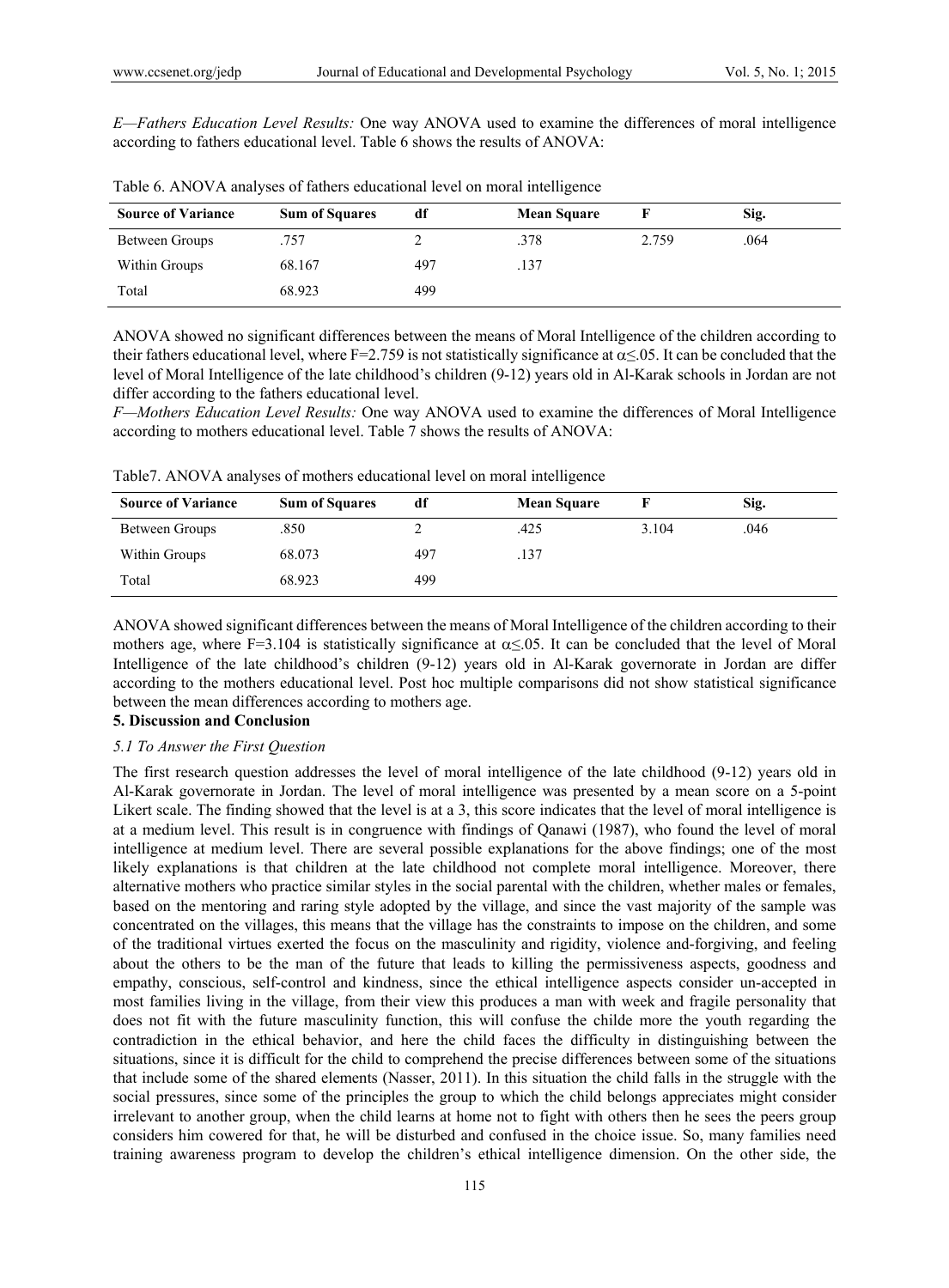researcher explains the result by kind of education introduced to the children at this stage since the mistakes the children fall in and punished for are without guiding them to what they should do.

#### *5.2 To Answer Question Two*

This section answer question two as follows:

#### 5.2.1 Gender

The findings of this study indicated that there is no significant difference between the moral intelligence and gender. The analysis indicates that it does not mean if child meal or female, it means has high or low level moral intelligence. Thus, the gender is not a reliable indicator for the level of moral intelligence. The finding is similar with what Adam (2002), and Shamari (2007) found, they indicated that were no significant difference between the gender and moral intelligence. On the hand, the findings of this research contradicted with what Masharef (2009), Kindlon and Thompson (2002), Mohammad (1997) found the differences in favor of the females, also Al-Kahloot study the differences in favor of the females, also Al-Kahloot study (2004) also the differences in favor of the females. The possible reason to explain that may be the moral intelligence is not unit-dimensional, this means that there are rather a multi-dimensional, this means that there are dimensions in the moral intelligence that fit with male's nature and his psychological formation, and other dimensions fit with the females' nature. The researcher has found out that the males are more occupied with the general ethical issues and more able to be patient, more experience, and respect the law more and more persistent, while the females incline more to good treatment, more discipline in studying, more sensitive to empathy, feeling of fear, and regret, and self-blaming, because the female more committed to the ethical values, traditions and norm, also they are more in flounced by the religion and attracting to it and committed to them.

#### 5.2.2 Family Size

The finding of the study revealed that there is no significant difference in the moral intelligence based on the family size. T Test used to determine if there is difference between families who have 1 to 5 members and families who have more than 5 members in their children moral intelligence, where **t**  $_{.05, 498}$ =1.176 is not significant  $\alpha$ =.240 which indicated that 1-5 members with M=33.1003 are equal to more than 5 members M=3.1395, thus the Moral Intelligence are no differ between them. This result concurs with Masharef (2009), who found that there was no significant difference between the moral intelligence and family size. However, this result differs from the results of many with Stolz (1997), who found the presence of positive link between the family size and their moral maturity. The reason behind the above mentioned are related to the family size variable of the Jordanian family interest regardless of its size in the ethical parent raring of their sons. The Jordanian families are conservative and consider the Islamic and Arabic values and customs, and try to implant them in their sons. Also the intervention of the other institutions in this process that is un-separable from the family role like the school, the mosque, peers' group and the media. So all these institutions contribute to the ethical education process, and contribute to raise the students' Moral intelligence level.

#### 5.2.3 Mother's Level of Education

ANOVA showed no significant differences between the means of moral intelligence of the children according to their fathers and mother educational level. This finding is supported by Masharef (2009), who indicated that there is no significant difference between the moral intelligence and the mother and father educational level. The explanation for this result due to the technological revolution, educational level is not important factor in determining the level of moral development of the child. Today, mothers have a great deal of knowledge about the methods of child-rearing. So, if the mothers are educated or uneducated are the leads to the same results. In conclusion, Moms are keen to provide their children a good upbringing in the methods by creates a child has the right moral growth.

#### 5.2.4 Family Age

T Test used to determine if there is difference between families who have 1 to 5 members and families who have more than 5 members in their children moral intelligence, where **t**  $_{0.5, 498}$ =1.176 is not significant  $\alpha$ =.240 which indicated that 1-5 members with M=33.1003 are equal to more than 5 members M=3.1395, thus the moral intelligence are no differ between them. Also the findings indicated there is significant difference between the moral intelligence and the parent age. First, one way ANOVA used to examine the differences of moral intelligence according to fathers age. Fathers age between 20 to 30 years MD=.09133 is significantly differ when the comparison made with the fathers age 31 to 40 years for the benefit of 20 to 30 years with M=3.1699, which can be conclude that moral intelligence of the late childhood's children (9-12) years old in Al-Karak governorate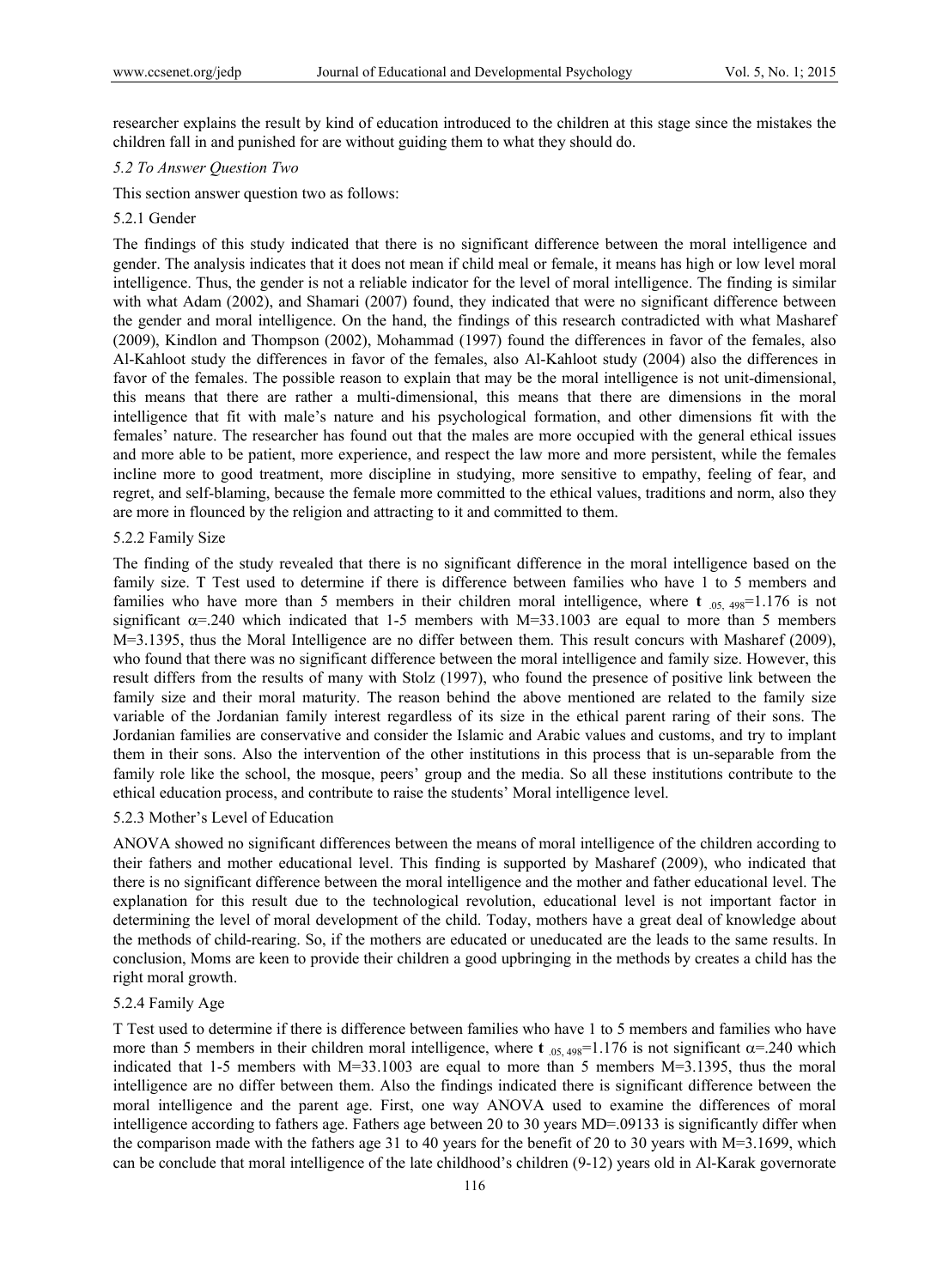in Jordan are at medium level when fathers age between 20 to 30 years old. In addition, the analysis showed there is significant difference between the moral intelligence and the mother's age. The possible explanation behind this result because the fathers who studied till the secondary stage they have received little portion of the education, then it is believed that after the preparatory stage they move d to the work in the market or to the different professions, so they hold the responsibility at early age, this is what they transform to their sons later on. They have worked to encourage their sons to participate in holding the responsibility towards the family, and to interact with the society, this is what has been shown in their ethical intelligence. Also it is believed that most of them have the deficit in the social raring process of their sons and implanting the ethical intelligence concepts in them.

Regarding the mothers who have the university education: they care and interest in their sons that could reach the over protection that determines to the sons the times to go out, their interaction and engagement with the others mostly, the mothers with the university education level care about providing the climate for their sons that is limited time to go out with the friends. While the mothers with the primary education mostly marry at early age, they give birth to greater number of the sons, so they have less interest and protection to the sons that will enable the sons more time to go outside, more permissiveness to go out, engage, and participate in the different national and social activities. This issue provides the sons of the mothers with the primary education the greater opportunity to understand the social relation, and to be exposed to different experiences through their interaction and participation in the social activities understanding and practicing the rights and duties, so this explains their attainment of higher level of the social responsibility.

## **References**

- Al-Kahloot, E. H. (2004). *A study of certain emotional and social variables and their relationship with the level of moral maturity to adolescents in the provinces of Gaza* (Unpublished master's thesis). Faculty of Education, Department of Psychology, Al-Azhar University—Gaza.
- Al-obiadi, A., & Al-ansari, S. A. (20011). Moral Intelligence and its Relationship with Academic Adjustment for Sixth Year Primary School Pupils. *Psychology Journal*, *31*.
- Association of Supervision and Curriculum Development Panel on Moral Education. (1988). Moral education in the life of the school. *Educational Leadership*, *45*(8), 4-8.
- Borba, M. (2000). *Parents Do make A difference*. San Francisco, Jessy-Bass.
- Borba, M. (2001). *Building Moral Intelligence, The Seven Essential Virtues that Teach Kids to Do the Right Think*. San Francisco, Jossey Bass.
- Borba, M. (2002). *Building Moral Intelligence, the Seven Virtues That Teach Kids to Do the Right Thing*. Awiley Impaint, Jessey-Bass.
- Coles, R. (1997). *The moral intelligence of children: How to raise a moral child*. New York: NAL/Dutton.
- Eisenherg, N., & Mussen, P. (1995). *The roots of prosaically behavior in children*. New York, Cambridge University.
- Feldman, S. P. (2004). The Professional Conscience: A Psychoanalytic Study of Moral Character in Tolstoy's The Death of Ivan Ilych. *Journal of Business Ethics*, *49*. http://dx.doi.org/10.1023/ B:BUSI.0000021052.57865.7b
- Gardner, H. (2003). *Multiple intelligences after twenty years*. U.S.A, American Educational Research Association.
- Gardner, H. (2004). Audiences for the theory of multiple intelligences. *Theory College Record*, *106*(1), 212-220. http://dx.doi.org/10.1111/j.1467-9620.2004.00329.x
- Gerjolj, S. (2008). The Relevance of Moral Intelligence in Educational Processes. *Journal of Contemporary Research in Business*, *8*(3).
- Goleman, D. (1995). *Emotional intelligence*. New York : Bantam.
- Goodlad, J., Soder, R., & Sirotnik, K. (Eds.). (1990). *The moral dimensions of teaching*. San Francisco: Jossey-Bass.
- Gullickson, T. (2004). *The Moral Intelligence of Children, How to Raise a Moral Child*. New York, Bantam Books .
- Hass, A. (1998). *Doing the right thing: Cultivating your moral intelligence*. New York: Hardcover.